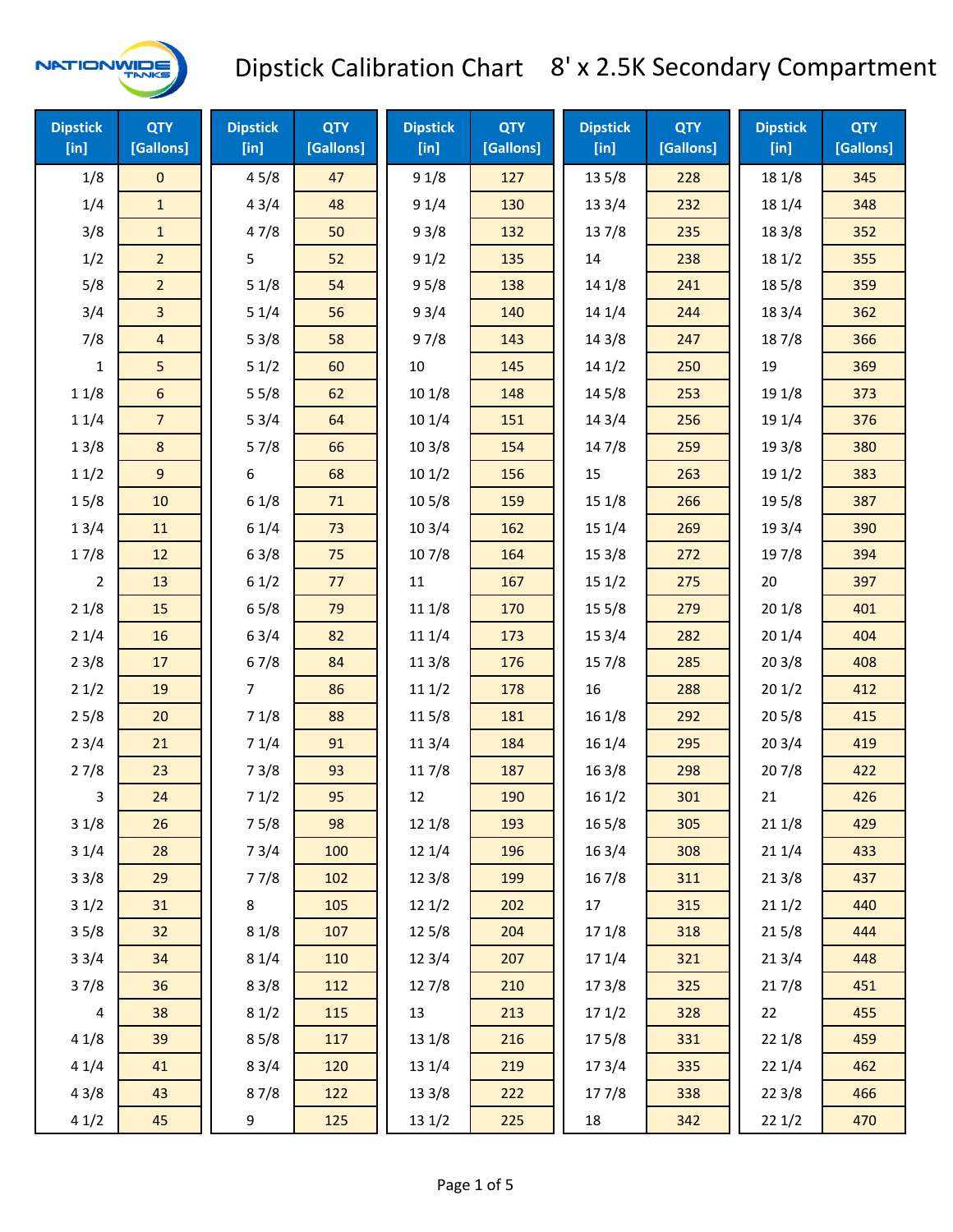

| <b>Dipstick</b><br>$[$ in] | <b>QTY</b><br>[Gallons] | <b>Dipstick</b><br>$[$ in] | <b>QTY</b><br>[Gallons] | <b>Dipstick</b><br>$[$ in] | <b>QTY</b><br>[Gallons] | <b>Dipstick</b><br>[in] | <b>QTY</b><br>[Gallons] | <b>Dipstick</b><br>$[$ in] | <b>QTY</b><br>[Gallons] |
|----------------------------|-------------------------|----------------------------|-------------------------|----------------------------|-------------------------|-------------------------|-------------------------|----------------------------|-------------------------|
| 225/8                      | 473                     | 271/8                      | 611                     | 315/8                      | 756                     | 36 1/8                  | 906                     | 405/8                      | 1,060                   |
| 223/4                      | 477                     | 271/4                      | 615                     | 313/4                      | 760                     | 36 1/4                  | 910                     | 403/4                      | 1,064                   |
| 227/8                      | 481                     | 273/8                      | 619                     | 317/8                      | 764                     | 36 3/8                  | 914                     | 407/8                      | 1,068                   |
| 23                         | 485                     | 271/2                      | 623                     | 32                         | 768                     | 361/2                   | 918                     | 41                         | 1,073                   |
| 23 1/8                     | 488                     | 275/8                      | 627                     | 32 1/8                     | 772                     | 36 5/8                  | 923                     | 41 1/8                     | 1,077                   |
| 23 1/4                     | 492                     | 273/4                      | 631                     | 321/4                      | 776                     | 36 3/4                  | 927                     | 41 1/4                     | 1,081                   |
| 23 3/8                     | 496                     | 277/8                      | 635                     | 323/8                      | 780                     | 367/8                   | 931                     | 413/8                      | 1,086                   |
| 231/2                      | 500                     | 28                         | 639                     | 321/2                      | 785                     | 37                      | 935                     | 411/2                      | 1,090                   |
| 235/8                      | 503                     | 28 1/8                     | 643                     | 325/8                      | 789                     | 37 1/8                  | 940                     | 41 5/8                     | 1,094                   |
| 233/4                      | 507                     | 28 1/4                     | 647                     | 323/4                      | 793                     | 37 1/4                  | 944                     | 41 3/4                     | 1,098                   |
| 237/8                      | 511                     | 28 3/8                     | 651                     | 327/8                      | 797                     | 373/8                   | 948                     | 417/8                      | 1,103                   |
| 24                         | 515                     | 281/2                      | 655                     | 33                         | 801                     | 371/2                   | 952                     | 42                         | 1,107                   |
| 241/8                      | 518                     | 285/8                      | 659                     | 33 1/8                     | 805                     | 375/8                   | 957                     | 42 1/8                     | 1,111                   |
| 24 1/4                     | 522                     | 283/4                      | 663                     | 33 1/4                     | 809                     | 373/4                   | 961                     | 421/4                      | 1,116                   |
| 243/8                      | 526                     | 287/8                      | 667                     | 33 3/8                     | 814                     | 377/8                   | 965                     | 42 3/8                     | 1,120                   |
| 241/2                      | 530                     | 29                         | 671                     | 331/2                      | 818                     | 38                      | 969                     | 421/2                      | 1,124                   |
| 245/8                      | 534                     | 29 1/8                     | 675                     | 335/8                      | 822                     | 38 1/8                  | 974                     | 42 5/8                     | 1,129                   |
| 243/4                      | 537                     | 29 1/4                     | 679                     | 33 3/4                     | 826                     | 38 1/4                  | 978                     | 42 3/4                     | 1,133                   |
| 24 7/8                     | 541                     | 293/8                      | 683                     | 337/8                      | 830                     | 38 3/8                  | 982                     | 42 7/8                     | 1,137                   |
| 25                         | 545                     | 291/2                      | 687                     | 34                         | 834                     | 38 1/2                  | 987                     | 43                         | 1,142                   |
| 251/8                      | 549                     | 295/8                      | 691                     | 34 1/8                     | 839                     | 38 5/8                  | 991                     | 43 1/8                     | 1,146                   |
| 251/4                      | 553                     | 29 3/4                     | 695                     | 34 1/4                     | 843                     | 38 3/4                  | 995                     | 43 1/4                     | 1,150                   |
| 253/8                      | 557                     | 297/8                      | 699                     | 34 3/8                     | 847                     | 387/8                   | 999                     | 43 3/8                     | 1,155                   |
| 251/2                      | 560                     | 30                         | 703                     | 34 1/2                     | 851                     | 39                      | 1,004                   | 43 1/2                     | 1,159                   |
| 255/8                      | 564                     | 301/8                      | 707                     | 345/8                      | 855                     | 39 1/8                  | 1,008                   | 43 5/8                     | 1,164                   |
| 25 3/4                     | 568                     | 301/4                      | 711                     | 343/4                      | 859                     | 39 1/4                  | 1,012                   | 43 3/4                     | 1,168                   |
| 257/8                      | 572                     | 303/8                      | 715                     | 347/8                      | 864                     | 39 3/8                  | 1,017                   | 437/8                      | 1,172                   |
| 26                         | 576                     | 301/2                      | 719                     | 35                         | 868                     | 39 1/2                  | 1,021                   | 44                         | 1,177                   |
| 26 1/8                     | 580                     | 305/8                      | 723                     | 35 1/8                     | 872                     | 39 5/8                  | 1,025                   | 44 1/8                     | 1,181                   |
| 26 1/4                     | 584                     | 303/4                      | 727                     | 35 1/4                     | 876                     | 39 3/4                  | 1,029                   | 44 1/4                     | 1,185                   |
| 263/8                      | 588                     | 307/8                      | 731                     | 35 3/8                     | 880                     | 397/8                   | 1,034                   | 44 3/8                     | 1,190                   |
| 261/2                      | 591                     | 31                         | 735                     | 351/2                      | 885                     | 40                      | 1,038                   | 44 1/2                     | 1,194                   |
| 265/8                      | 595                     | 31 1/8                     | 739                     | 355/8                      | 889                     | 40 1/8                  | 1,042                   | 44 5/8                     | 1,198                   |
| 263/4                      | 599                     | 31 1/4                     | 743                     | 353/4                      | 893                     | 40 1/4                  | 1,047                   | 44 3/4                     | 1,203                   |
| 267/8                      | 603                     | 31 3/8                     | 747                     | 357/8                      | 897                     | 40 3/8                  | 1,051                   | 447/8                      | 1,207                   |
| 27                         | 607                     | 311/2                      | 752                     | 36                         | 902                     | 40 1/2                  | 1,055                   | 45                         | 1,211                   |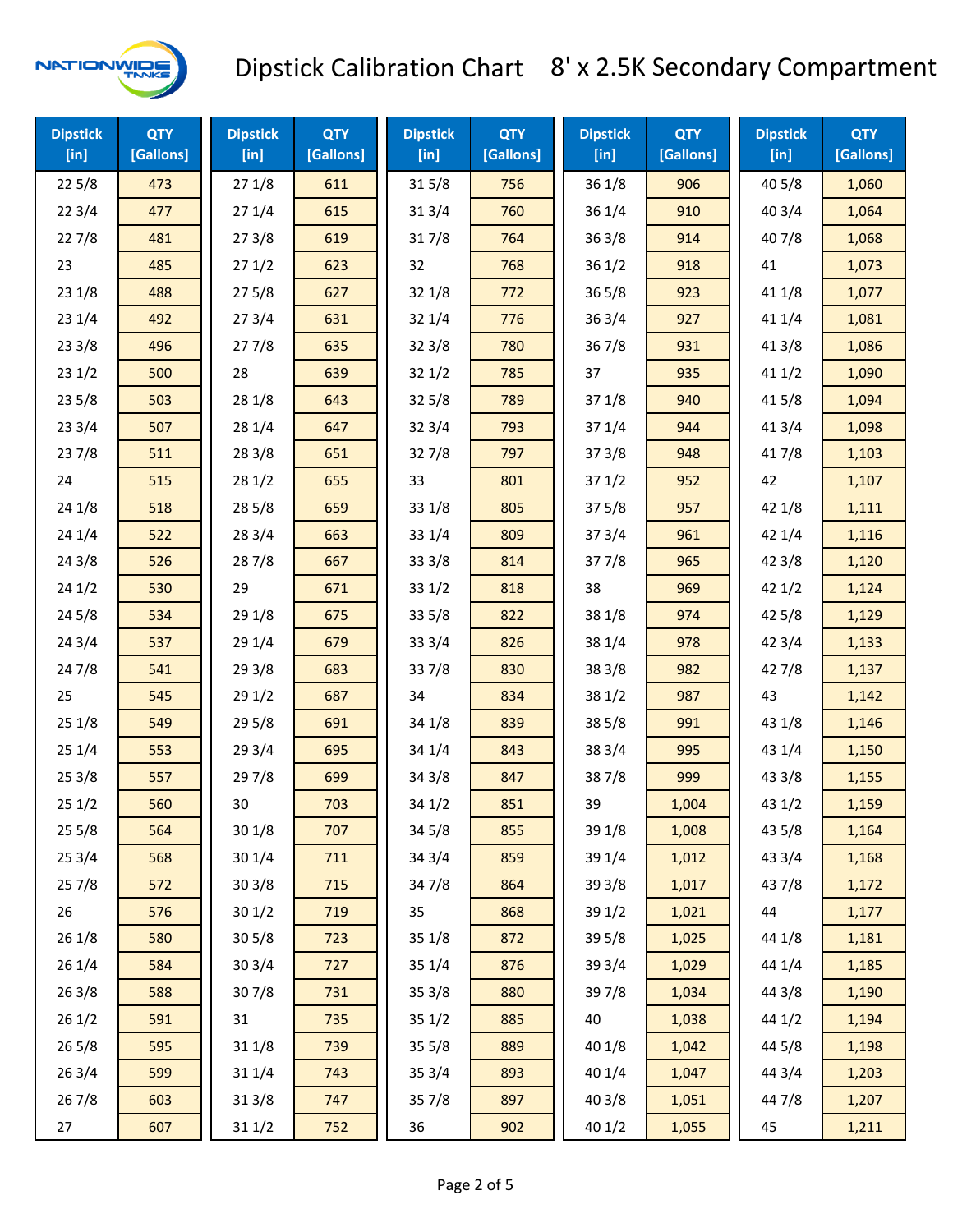

| <b>Dipstick</b><br>[in] | <b>QTY</b><br>[Gallons] | <b>Dipstick</b><br>$[$ in] | <b>QTY</b><br>[Gallons] | <b>Dipstick</b><br>$[$ in] | <b>QTY</b><br>[Gallons] | <b>Dipstick</b><br>$[$ in] | <b>QTY</b><br>[Gallons] | <b>Dipstick</b><br>$[$ in] | <b>QTY</b><br>[Gallons] |
|-------------------------|-------------------------|----------------------------|-------------------------|----------------------------|-------------------------|----------------------------|-------------------------|----------------------------|-------------------------|
| 45 1/8                  | 1,216                   | 49 5/8                     | 1,373                   | 54 1/8                     | 1,529                   | 58 5/8                     | 1,684                   | 63 1/8                     | 1,835                   |
| 45 1/4                  | 1,220                   | 49 3/4                     | 1,377                   | 54 1/4                     | 1,534                   | 58 3/4                     | 1,688                   | 63 1/4                     | 1,839                   |
| 45 3/8                  | 1,224                   | 497/8                      | 1,381                   | 54 3/8                     | 1,538                   | 587/8                      | 1,692                   | 63 3/8                     | 1,843                   |
| 451/2                   | 1,229                   | 50                         | 1,386                   | 54 1/2                     | 1,542                   | 59                         | 1,697                   | 63 1/2                     | 1,848                   |
| 45 5/8                  | 1,233                   | 50 1/8                     | 1,390                   | 54 5/8                     | 1,547                   | 59 1/8                     | 1,701                   | 63 5/8                     | 1,852                   |
| 453/4                   | 1,238                   | 501/4                      | 1,395                   | 54 3/4                     | 1,551                   | 59 1/4                     | 1,705                   | 63 3/4                     | 1,856                   |
| 45 7/8                  | 1,242                   | 503/8                      | 1,399                   | 54 7/8                     | 1,555                   | 59 3/8                     | 1,709                   | 637/8                      | 1,860                   |
| 46                      | 1,246                   | 501/2                      | 1,403                   | 55                         | 1,560                   | 59 1/2                     | 1,714                   | 64                         | 1,864                   |
| 46 1/8                  | 1,251                   | 505/8                      | 1,408                   | 55 1/8                     | 1,564                   | 59 5/8                     | 1,718                   | 64 1/8                     | 1,868                   |
| 46 1/4                  | 1,255                   | 503/4                      | 1,412                   | 55 1/4                     | 1,568                   | 59 3/4                     | 1,722                   | 64 1/4                     | 1,872                   |
| 46 3/8                  | 1,259                   | 507/8                      | 1,416                   | 55 3/8                     | 1,572                   | 59 7/8                     | 1,726                   | 64 3/8                     | 1,876                   |
| 46 1/2                  | 1,264                   | 51                         | 1,421                   | 551/2                      | 1,577                   | 60                         | 1,731                   | 64 1/2                     | 1,880                   |
| 46 5/8                  | 1,268                   | 51 1/8                     | 1,425                   | 55 5/8                     | 1,581                   | 60 1/8                     | 1,735                   | 64 5/8                     | 1,885                   |
| 46 3/4                  | 1,272                   | 51 1/4                     | 1,429                   | 55 3/4                     | 1,585                   | 60 1/4                     | 1,739                   | 64 3/4                     | 1,889                   |
| 46 7/8                  | 1,277                   | 513/8                      | 1,434                   | 55 7/8                     | 1,590                   | 60 3/8                     | 1,743                   | 647/8                      | 1,893                   |
| 47                      | 1,281                   | 511/2                      | 1,438                   | 56                         | 1,594                   | 60 1/2                     | 1,747                   | 65                         | 1,897                   |
| 47 1/8                  | 1,285                   | 515/8                      | 1,442                   | 56 1/8                     | 1,598                   | 60 5/8                     | 1,752                   | 65 1/8                     | 1,901                   |
| 47 1/4                  | 1,290                   | 51 3/4                     | 1,447                   | 56 1/4                     | 1,603                   | 603/4                      | 1,756                   | 65 1/4                     | 1,905                   |
| 473/8                   | 1,294                   | 517/8                      | 1,451                   | 56 3/8                     | 1,607                   | 607/8                      | 1,760                   | 65 3/8                     | 1,909                   |
| 471/2                   | 1,299                   | 52                         | 1,456                   | 56 1/2                     | 1,611                   | 61                         | 1,764                   | 65 1/2                     | 1,913                   |
| 475/8                   | 1,303                   | 52 1/8                     | 1,460                   | 56 5/8                     | 1,616                   | 61 1/8                     | 1,768                   | 65 5/8                     | 1,917                   |
| 473/4                   | 1,307                   | 52 1/4                     | 1,464                   | 56 3/4                     | 1,620                   | 61 1/4                     | 1,773                   | 65 3/4                     | 1,921                   |
| 47 7/8                  | 1,312                   | 523/8                      | 1,469                   | 567/8                      | 1,624                   | 61 3/8                     | 1,777                   | 65 7/8                     | 1,925                   |
| 48                      | 1,316                   | 521/2                      | 1,473                   | 57                         | 1,628                   | 611/2                      | 1,781                   | 66                         | 1,929                   |
| 48 1/8                  | 1,320                   | 525/8                      | 1,477                   | 57 1/8                     | 1,633                   | 615/8                      | 1,785                   | 66 1/8                     | 1,933                   |
| 48 1/4                  | 1,325                   | 52 3/4                     | 1,482                   | 57 1/4                     | 1,637                   | 61 3/4                     | 1,789                   | 66 1/4                     | 1,937                   |
| 48 3/8                  | 1,329                   | 527/8                      | 1,486                   | 57 3/8                     | 1,641                   | 617/8                      | 1,794                   | 66 3/8                     | 1,941                   |
| 48 1/2                  | 1,333                   | 53                         | 1,490                   | 571/2                      | 1,646                   | 62                         | 1,798                   | 66 1/2                     | 1,945                   |
| 48 5/8                  | 1,338                   | 53 1/8                     | 1,495                   | 57 5/8                     | 1,650                   | 62 1/8                     | 1,802                   | 66 5/8                     | 1,950                   |
| 48 3/4                  | 1,342                   | 53 1/4                     | 1,499                   | 573/4                      | 1,654                   | 62 1/4                     | 1,806                   | 66 3/4                     | 1,954                   |
| 487/8                   | 1,347                   | 53 3/8                     | 1,503                   | 577/8                      | 1,658                   | 62 3/8                     | 1,810                   | 667/8                      | 1,958                   |
| 49                      | 1,351                   | 53 1/2                     | 1,508                   | 58                         | 1,663                   | 62 1/2                     | 1,814                   | 67                         | 1,962                   |
| 49 1/8                  | 1,355                   | 53 5/8                     | 1,512                   | 58 1/8                     | 1,667                   | 62 5/8                     | 1,819                   | 671/8                      | 1,966                   |
| 49 1/4                  | 1,360                   | 53 3/4                     | 1,516                   | 58 1/4                     | 1,671                   | 62 3/4                     | 1,823                   | 671/4                      | 1,970                   |
| 49 3/8                  | 1,364                   | 537/8                      | 1,521                   | 58 3/8                     | 1,675                   | 627/8                      | 1,827                   | 67 3/8                     | 1,974                   |
| 49 1/2                  | 1,368                   | 54                         | 1,525                   | 58 1/2                     | 1,680                   | 63                         | 1,831                   | 671/2                      | 1,978                   |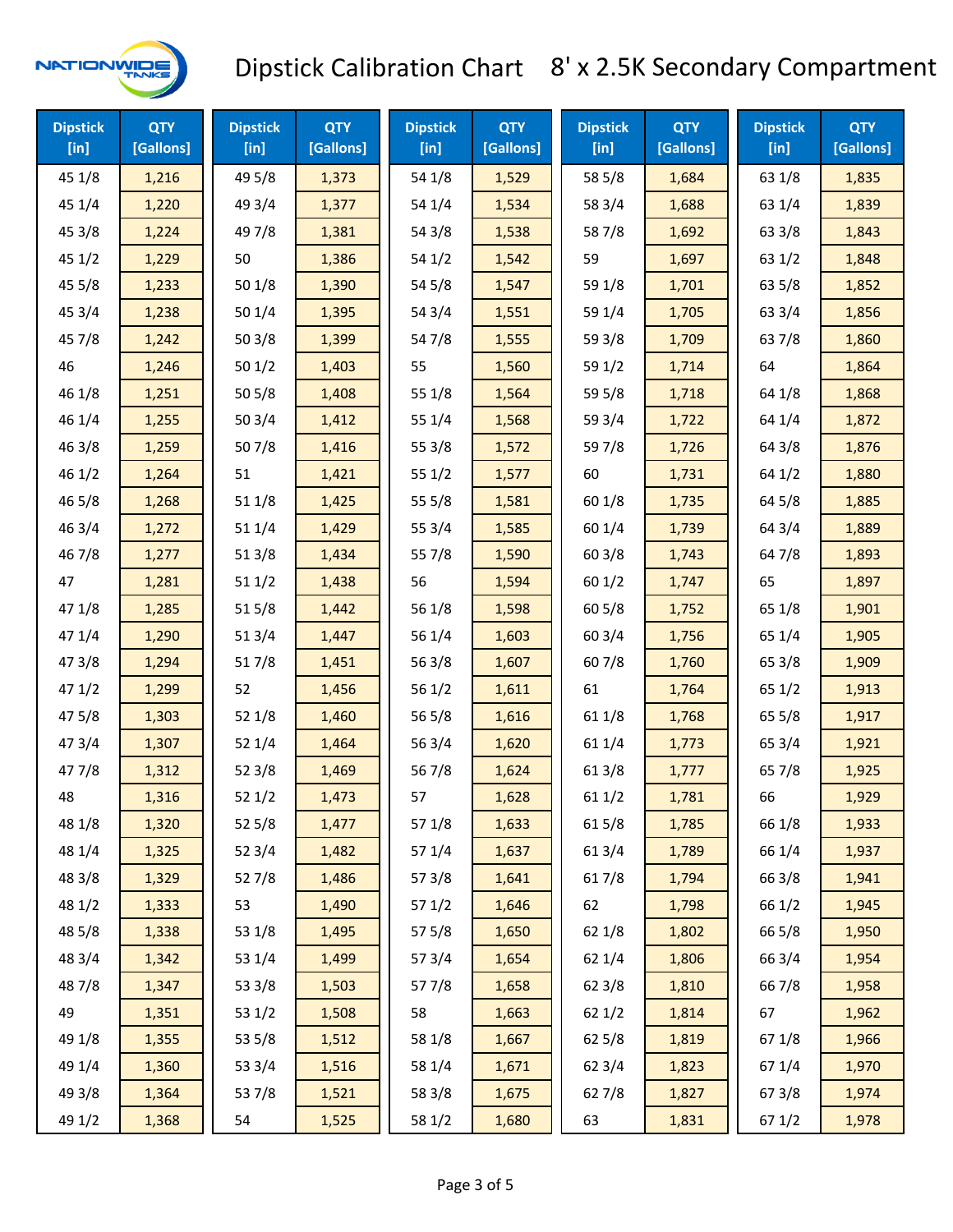

| <b>Dipstick</b><br>$[$ in] | <b>QTY</b><br>[Gallons] | <b>Dipstick</b><br>$[$ in] | <b>QTY</b><br>[Gallons] | <b>Dipstick</b><br>$[$ in] | <b>QTY</b><br>[Gallons] | <b>Dipstick</b><br>$[$ in] | <b>QTY</b><br>[Gallons] | <b>Dipstick</b><br>$[$ in] | <b>QTY</b><br>[Gallons] |
|----------------------------|-------------------------|----------------------------|-------------------------|----------------------------|-------------------------|----------------------------|-------------------------|----------------------------|-------------------------|
| 67 5/8                     | 1,982                   | 72 1/8                     | 2,121                   | 765/8                      | 2,252                   | 81 1/8                     | 2,373                   | 85 5/8                     | 2,479                   |
| 67 3/4                     | 1,986                   | 72 1/4                     | 2,125                   | 76 3/4                     | 2,256                   | 81 1/4                     | 2,376                   | 85 3/4                     | 2,481                   |
| 67 7/8                     | 1,989                   | 72 3/8                     | 2,129                   | 767/8                      | 2,259                   | 81 3/8                     | 2,379                   | 857/8                      | 2,484                   |
| 68                         | 1,993                   | 72 1/2                     | 2,133                   | 77                         | 2,263                   | 81 1/2                     | 2,382                   | 86                         | 2,487                   |
| 68 1/8                     | 1,997                   | 725/8                      | 2,136                   | 77 1/8                     | 2,266                   | 815/8                      | 2,385                   | 86 1/8                     | 2,489                   |
| 68 1/4                     | 2,001                   | 72 3/4                     | 2,140                   | 77 1/4                     | 2,270                   | 813/4                      | 2,388                   | 86 1/4                     | 2,492                   |
| 68 3/8                     | 2,005                   | 727/8                      | 2,144                   | 77 3/8                     | 2,273                   | 817/8                      | 2,391                   | 86 3/8                     | 2,495                   |
| 68 1/2                     | 2,009                   | 73                         | 2,148                   | 771/2                      | 2,277                   | 82                         | 2,394                   | 86 1/2                     | 2,497                   |
| 68 5/8                     | 2,013                   | 73 1/8                     | 2,151                   | 775/8                      | 2,280                   | 82 1/8                     | 2,397                   | 865/8                      | 2,500                   |
| 68 3/4                     | 2,017                   | 73 1/4                     | 2,155                   | 773/4                      | 2,284                   | 82 1/4                     | 2,401                   | 86 3/4                     | 2,502                   |
| 687/8                      | 2,021                   | 73 3/8                     | 2,159                   | 777/8                      | 2,287                   | 82 3/8                     | 2,404                   | 867/8                      | 2,505                   |
| 69                         | 2,025                   | 73 1/2                     | 2,162                   | 78                         | 2,290                   | 82 1/2                     | 2,407                   | 87                         | 2,507                   |
| 69 1/8                     | 2,029                   | 73 5/8                     | 2,166                   | 78 1/8                     | 2,294                   | 825/8                      | 2,410                   | 871/8                      | 2,510                   |
| 69 1/4                     | 2,033                   | 73 3/4                     | 2,170                   | 78 1/4                     | 2,297                   | 82 3/4                     | 2,413                   | 871/4                      | 2,513                   |
| 69 3/8                     | 2,037                   | 737/8                      | 2,173                   | 78 3/8                     | 2,301                   | 827/8                      | 2,416                   | 87 3/8                     | 2,515                   |
| 69 1/2                     | 2,041                   | 74                         | 2,177                   | 78 1/2                     | 2,304                   | 83                         | 2,419                   | 871/2                      | 2,518                   |
| 69 5/8                     | 2,045                   | 74 1/8                     | 2,181                   | 78 5/8                     | 2,307                   | 83 1/8                     | 2,422                   | 87 5/8                     | 2,520                   |
| 69 3/4                     | 2,048                   | 74 1/4                     | 2,184                   | 78 3/4                     | 2,311                   | 83 1/4                     | 2,425                   | 87 3/4                     | 2,522                   |
| 697/8                      | 2,052                   | 74 3/8                     | 2,188                   | 787/8                      | 2,314                   | 83 3/8                     | 2,428                   | 877/8                      | 2,525                   |
| 70                         | 2,056                   | 74 1/2                     | 2,192                   | 79                         | 2,317                   | 83 1/2                     | 2,431                   | 88                         | 2,527                   |
| 70 1/8                     | 2,060                   | 74 5/8                     | 2,195                   | 79 1/8                     | 2,321                   | 83 5/8                     | 2,433                   | 88 1/8                     | 2,530                   |
| 70 1/4                     | 2,064                   | 74 3/4                     | 2,199                   | 79 1/4                     | 2,324                   | 83 3/4                     | 2,436                   | 88 1/4                     | 2,532                   |
| 70 3/8                     | 2,068                   | 747/8                      | 2,203                   | 79 3/8                     | 2,327                   | 837/8                      | 2,439                   | 88 3/8                     | 2,534                   |
| 70 1/2                     | 2,072                   | 75                         | 2,206                   | 79 1/2                     | 2,331                   | 84                         | 2,442                   | 88 1/2                     | 2,537                   |
| 70 5/8                     | 2,076                   | 75 1/8                     | 2,210                   | 79 5/8                     | 2,334                   | 84 1/8                     | 2,445                   | 88 5/8                     | 2,539                   |
| 70 3/4                     | 2,079                   | 75 1/4                     | 2,213                   | 79 3/4                     | 2,337                   | 84 1/4                     | 2,448                   | 88 3/4                     | 2,541                   |
| 70 7/8                     | 2,083                   | 75 3/8                     | 2,217                   | 79 7/8                     | 2,340                   | 84 3/8                     | 2,451                   | 887/8                      | 2,544                   |
| 71                         | 2,087                   | 75 1/2                     | 2,221                   | 80                         | 2,344                   | 84 1/2                     | 2,454                   | 89                         | 2,546                   |
| 71 1/8                     | 2,091                   | 75 5/8                     | 2,224                   | 80 1/8                     | 2,347                   | 84 5/8                     | 2,456                   | 89 1/8                     | 2,548                   |
| 71 1/4                     | 2,095                   | 75 3/4                     | 2,228                   | 80 1/4                     | 2,350                   | 84 3/4                     | 2,459                   | 89 1/4                     | 2,551                   |
| 713/8                      | 2,099                   | 75 7/8                     | 2,231                   | 80 3/8                     | 2,353                   | 847/8                      | 2,462                   | 89 3/8                     | 2,553                   |
| 71 1/2                     | 2,102                   | 76                         | 2,235                   | 80 1/2                     | 2,357                   | 85                         | 2,465                   | 89 1/2                     | 2,555                   |
| 715/8                      | 2,106                   | 76 1/8                     | 2,238                   | 80 5/8                     | 2,360                   | 85 1/8                     | 2,468                   | 89 5/8                     | 2,557                   |
| 713/4                      | 2,110                   | 76 1/4                     | 2,242                   | 80 3/4                     | 2,363                   | 85 1/4                     | 2,470                   | 89 3/4                     | 2,559                   |
| 717/8                      | 2,114                   | 763/8                      | 2,245                   | 807/8                      | 2,366                   | 85 3/8                     | 2,473                   | 897/8                      | 2,561                   |
| 72                         | 2,118                   | 76 1/2                     | 2,249                   | 81                         | 2,369                   | 85 1/2                     | 2,476                   | 90                         | 2,564                   |